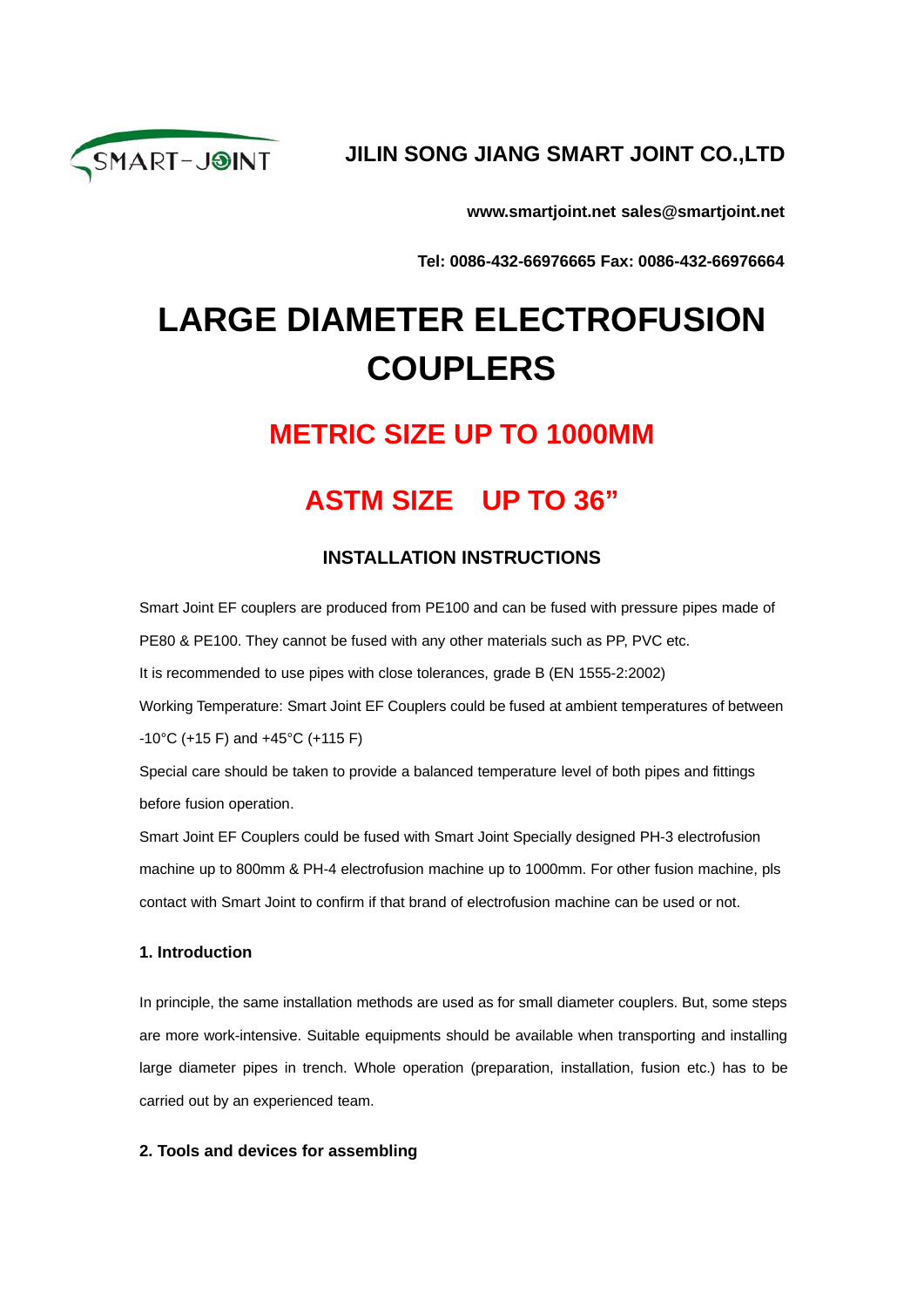- Pipe cutting device (suitable for PE pipe cutting)
- Peeling tool (suitable for large size pipes)
- Hand scraper
- Re-rounding device
- Pipe alignment device
- **EF welding machine**



#### **1. Cutting Pipe Ends**

Cut the pipe ends at right angles to the pipe axis. Do not allow the use of any lubricant on the cutting tool. Oil on the cutting tool will create a non-fusible barrier between the pipe and coupling which will lead to joint failure.

For the pipe cutting, a suitable cutter for plastics must be used. If the pipe is not cut at right angles to the pipe axis, this could mean that the heating coils are not in contact with pipe surface, which causes overheating and uncontrolled flow of molten material.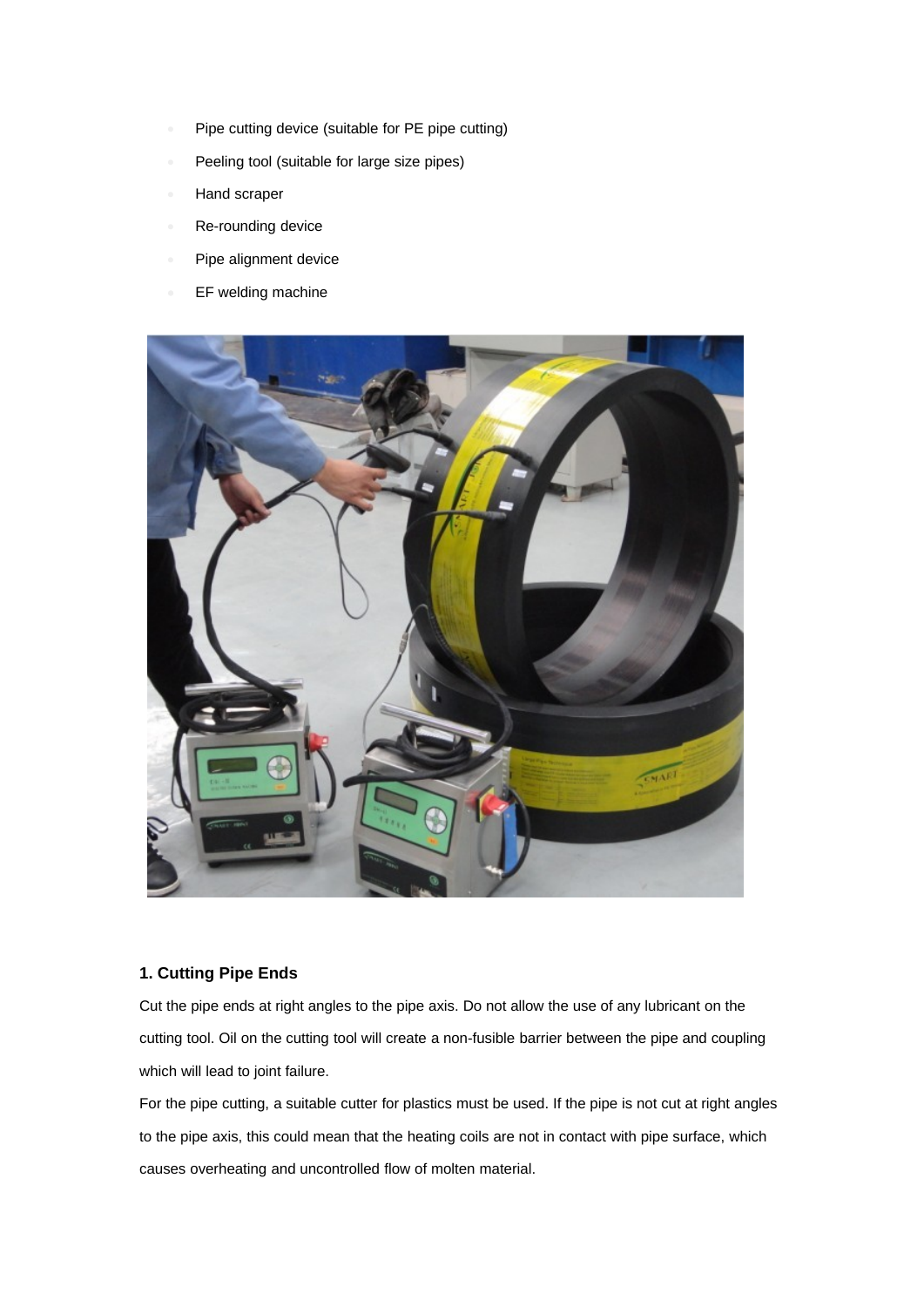If possible, saw with a right-angled guide is recommended. If it is not possible to provide a cutting device with guide, the cutting lines should be marked on whole circumference of pipe to achieve a right-angle cut-off pipe.

#### **2. Marking The Fusion Zone**

Fusion Zone: Fusion zone is the half-length of the coupler.

Fusion zone must be measured and marked with a marker on the pipe end as shown in Figure 1.



Figure 1

#### **3. Scraping The Fusion Zone**

In order to remove the oxide layer completely, the pipe end must be scraped so that shavings are formed as shown in Figure 2. This operation ensures removal of oxide layer, which may cause unsuitability for the jointing. The oxide layer must be removed completely; otherwise it may cause cold welding resulting in leakage.

It must taken into account that the surface of pipe must be smooth (i.e. without any groves, etc). If there is any unscraped area on pipe surface (especially due to ovality), these areas must also be scraped.

The prepared surface must be protected against dirt, grease and unfavorable weather conditions. After scraping do not touch the fusion zone again.

Do not scrape the inside of the fitting.

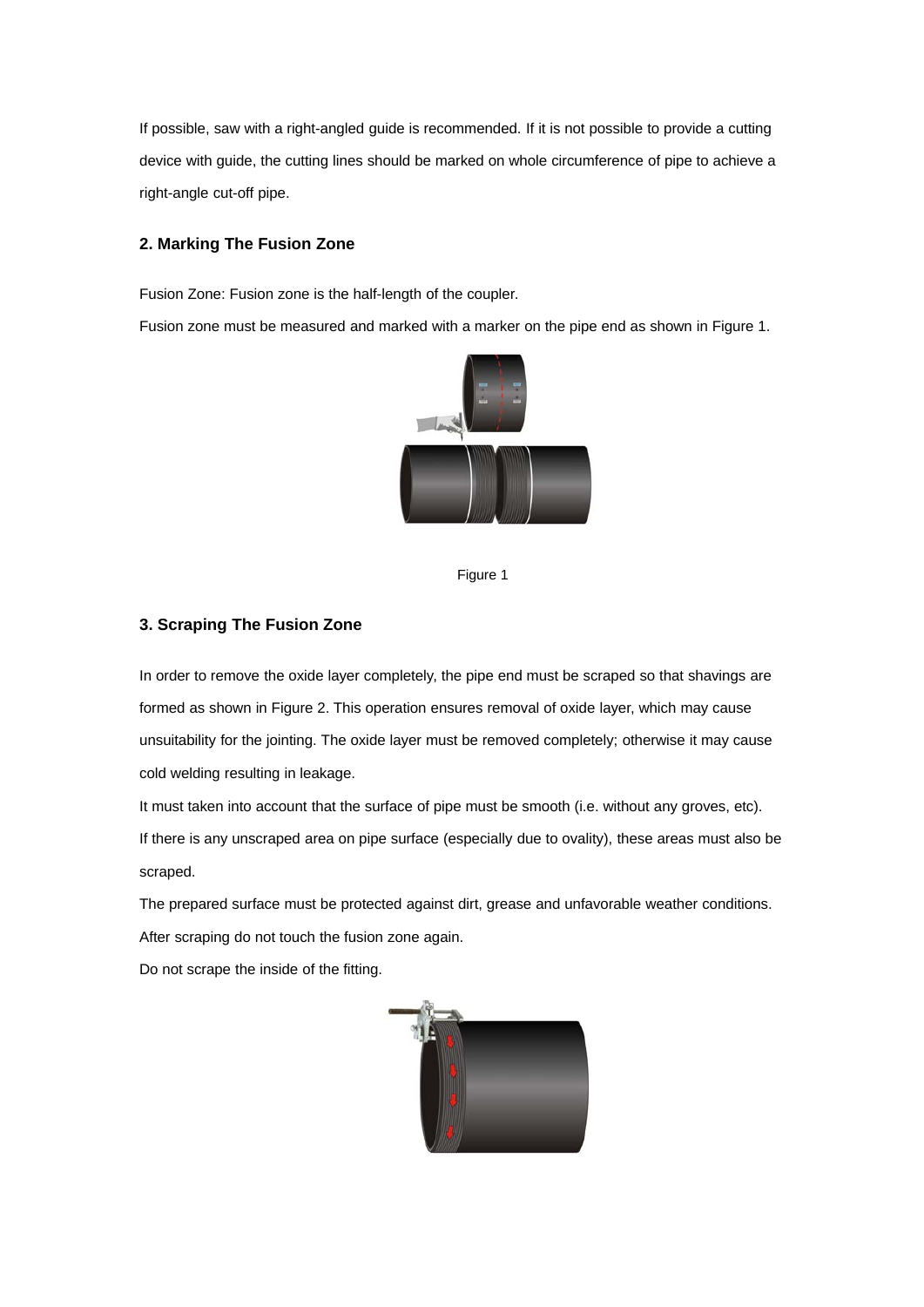#### Figure 2

#### **4. Deburring/Rounding**

Next the internal end of pipe must be deburred, then round off outer edge as shown Figure 3. Round off the internal and outer edges with a hand scraper.





#### **5. Use of ReRound Clamps to correct Pipe Ovality**

Possible ovality should be corrected using a suitable pipe re-rounding clamps Figure 4 Check the fit of pipe into the coupler. If the pipe is considered too large, the peeling operation has to be repeated. Localized high spots can be removed with a hand scraper. But special care must be taken to ensure that the annular gap formed is as small as possible.



Figure 4

#### **6. Degrease the Fusion Zone & Remark**

The prepared pipe end and internal face of EF fitting must be degreased with a suitable cleaning agent and a white absorbent and non-fibrous cloth.

The cleaning agent (trichloroethane, acetone or alcohol <greater than 96%>) must be completely evaporated before starting fusion operation. Then remark the fusion zone.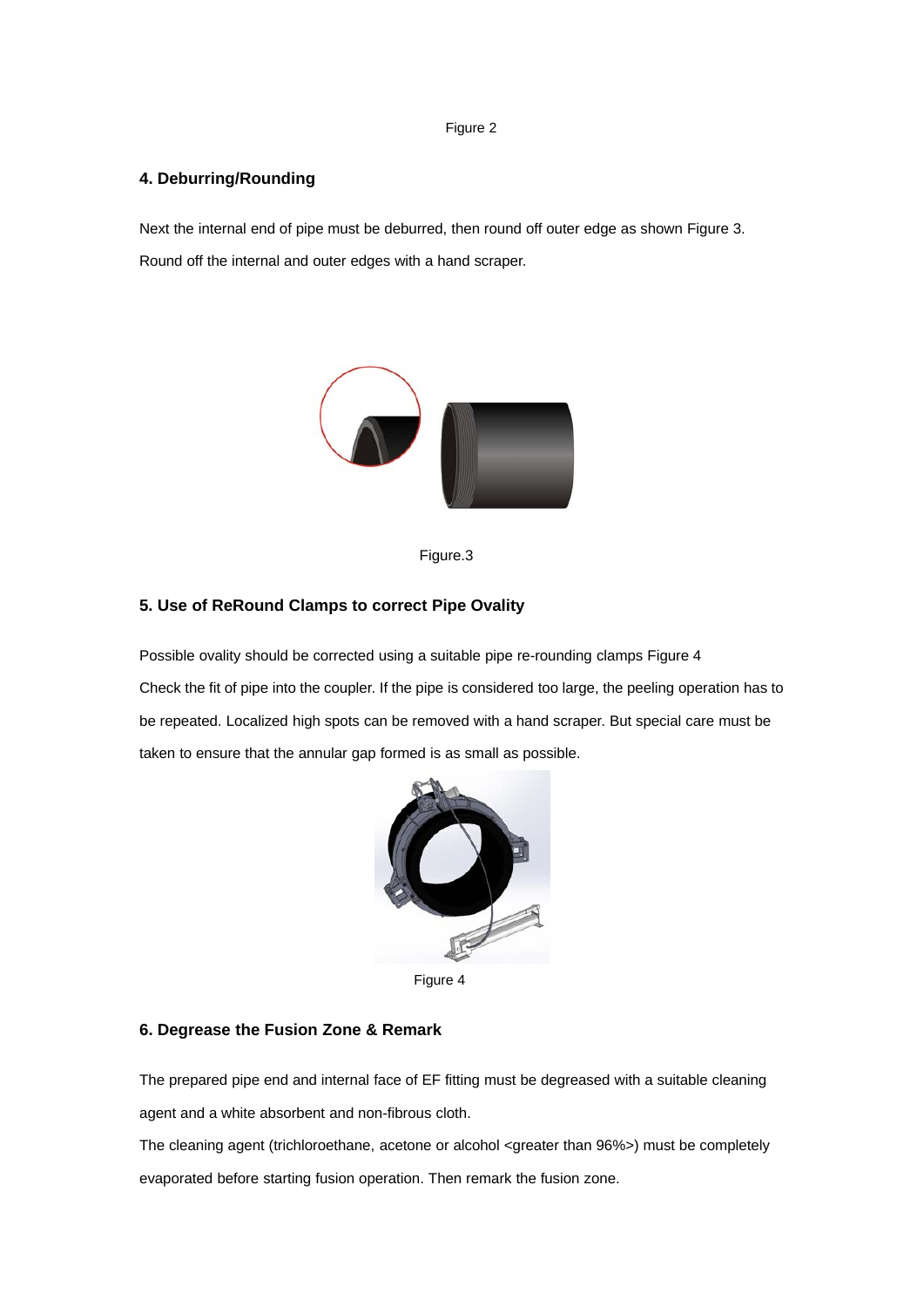Degreased surfaces must be protected against dirt or unfavorable weather conditions. Operator should wear clean cotton gloves to ensure the cleaned surfaces don't come in contact with bare hands or any equipment/debris.

#### **7. Insert the Pipe into the Coupler**

Inserting of the pipe end into the coupler should be done without causing any tilting as shown in Figures 5.

Tapping with a plastic hammer around the face of the coupler can assist insertion. The pipe end must be inserted into the fitting up to the mark.

Pipe should not be inserted if the fit is too tight.

In order to control bending stresses do not let the pipes support their own weight in the coupler. In order to provide unstressed assembly it is recommended to use a suitable holding device. This stress-free condition must be maintained during the cooling period.

The contact terminals of the fitting must be easily accessible.



#### Figure 5

#### **An assembly, which is stressed, can result in defective joint.**

Before starting fusion operation, check seating of pipe insertion by means of line marks. If necessary do corrections. The maximum allowable gap between the two pipes to be less than  $> 1/2$ ".

#### **8. Carrying out the Fusion**

Provided that the installation instructions are followed step by step, the fusion process can be started. Fusion parameters are included in the barcode label on the fitting as shown in Figures 6. The fusion parameters are transferred into the fusion control box by means of barcode reader. After reading the barcode, the data on barcode label should be compared with the data on display. **Each side of bifilar couplers (coupler with two separate windings) has to be fused separately.**